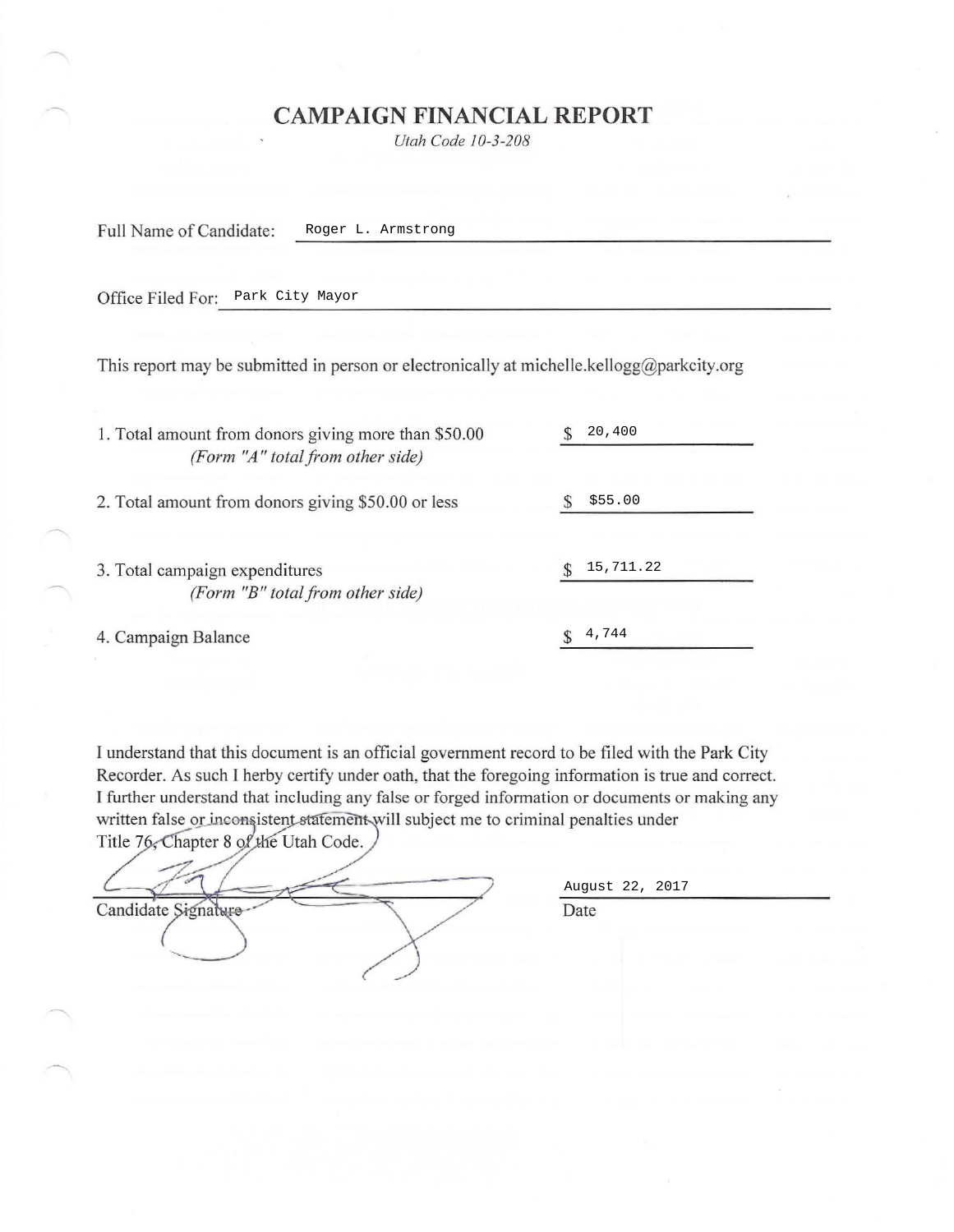## Account opened 06/14/17

| <b>Contributions Received</b>     |                               |                  |     |       |         |    |               |                      |
|-----------------------------------|-------------------------------|------------------|-----|-------|---------|----|---------------|----------------------|
| <b>NAME</b>                       | <b>ADDRESS</b>                |                  |     |       |         |    | <b>AMOUNT</b> | <b>DATE RECEIVED</b> |
| Mike Worel                        | 3412 Solamere Dr.             | Park City        | UT. | 84060 | ck#2690 | \$ | 250.00        | 5/23/2017            |
| Gary & Sue Grant                  | 3428 Westview Trail           | Park City        | UT  | 84098 | ck#1010 | \$ | 1,000.00      | 6/16/2017            |
| <b>Chris &amp; Merredith West</b> | 1521 Cutter Lane              | Park City        | UT  | 84098 | Ck#1620 | Ś  | 1,000.00      | 7/7/2017             |
| Mare & Patrick Piper              | 2540 Westview Trail           | Park City        | UT  | 84098 | ck#537  | \$ | 150.00        | 6/28/2017            |
| John Boccardo                     | 1400 Chapel Street, Unit 609  | Santa Clara      | UT  | 84765 | #3189   | \$ | 4,000.00      | 7/8/2017             |
| Rich and Janice Sonntag           | 8057 Western Sky              | Park City        | UT  | 84098 | #3660   | \$ | 150.00        | 6/28/2017            |
| <b>RNOF LLC</b>                   | 33B E. Broad Oaks Dr          | Houston          | TX  | 77056 | #1020   | Ś  | 2,500.00      | 6/28/2017            |
| Alesia and Clayton Stuard         | 3892 American Saddler         | Park City        | UT  | 84060 | #1438   | \$ | 300.00        | 7/3/2017             |
| Orrin Harrison                    | 3819 Hawthorne Ave            | <b>Dallas</b>    | TX  | 75219 | #1011   | \$ | 150.00        | 6/30/2017            |
| Ed and Lynn Rutan                 | 7120 Canyon Drive             | Park City        | UT  | 84098 | #1092   | \$ | 200.00        | 6/30/2017            |
| Dan and Kay Priestly              | 7661 N. West Hills Drive      | Park City        | UT  | 84098 | #3530   | \$ | 500.00        | 6/30/2017            |
| Nicole Nelmark                    | 245 Park Ave., Apt. 4         | Park City        | UT  | 84060 | #2823   | \$ | 50.00         | 6/30/2017            |
| Rheal and Lucienne Cormier        | 2640 Cody Circle              | Park City        | UT  | 84098 | #1403   | \$ | 1,000.00      | 6/30/2017            |
| Ron Friedman                      | 18611 Paseo Nuevo Drive       | Tarzana          | CA  | 91356 | #4000   | \$ | 300.00        | 6/30/2017            |
| Sam and Denise Boney              | 9003 N. Promontory Ranch Rd   | Park City        | UT  | 84098 | #750    | \$ | 300.00        | 6/30/2017            |
| Sam and Denise Baptista           | 7641 Outpost Way              | Park City        | UT  | 84098 | #8339   | \$ | 300.00        | 6/30/2017            |
| Dan Labov                         | 2832 NE 32nd Street           | Lighthouse Point | FL. | 33064 | #141    | \$ | 150.00        | 6/30/2017            |
| Jane Howze                        | 2727 Kirby Dr. Apt. 17J       | Houston          | TX  | 77098 | #1320   | \$ | 350.00        | 6/30/2017            |
| Arnie and Laura Rubin             | 6338 Dakota Trail             | Park City        | UT  | 84098 | #4948   | \$ | 250.00        | 6/30/2017            |
| Brian and Gabby Ehman             | 8435 N. Ranch Garden Rd       | Park City        | UT  | 84098 | #1027   | \$ | 500.00        | 6/30/2017            |
| Nancy Dalaska                     | 530 N. Lake Shore Drive #1051 | Chicago          | IL  | 60611 | #200    | \$ | 500.00        | 6/30/2017            |
| <b>Terri Smith</b>                | PO BOX 1793                   | Park City        | UT  | 84060 | #1111   | \$ | 150.00        | 6/30/2017            |
| Peter Smaha                       | 2052 Saddlehorn Drive         | Park City        | UT  | 84098 | #2893   | \$ | 150.00        | 6/30/2017            |
| <b>Elaine Murray</b>              | 5690 Alden Ct                 | Park City        | UT  | 84098 | #1803   | \$ | 200.00        | 6/30/2017            |
| <b>Bob and Vicki Mercer</b>       | 3248 Signal Hill Ct           | Park City        | UT  | 84098 | #3204   | \$ | 300.00        | 6/30/2017            |
| Risa Shapiro                      | 10960 Wilshire Blvd #1100     | Los Angeles      | CA  | 90024 | #3607   | \$ | 300.00        | 6/30/2017            |
| Herb and Lynne Binder             | 2254 Doc Holiday Drive        | Park City        | UT  | 84060 | #1148   | \$ | 300.00        | 6/30/2017            |
| Keith and Ann Conrad              | 8663 N. Promontory Ranch Rd   | Park City        | UT. | 84098 | #173    | Ś  | 300.00        | 6/30/2017            |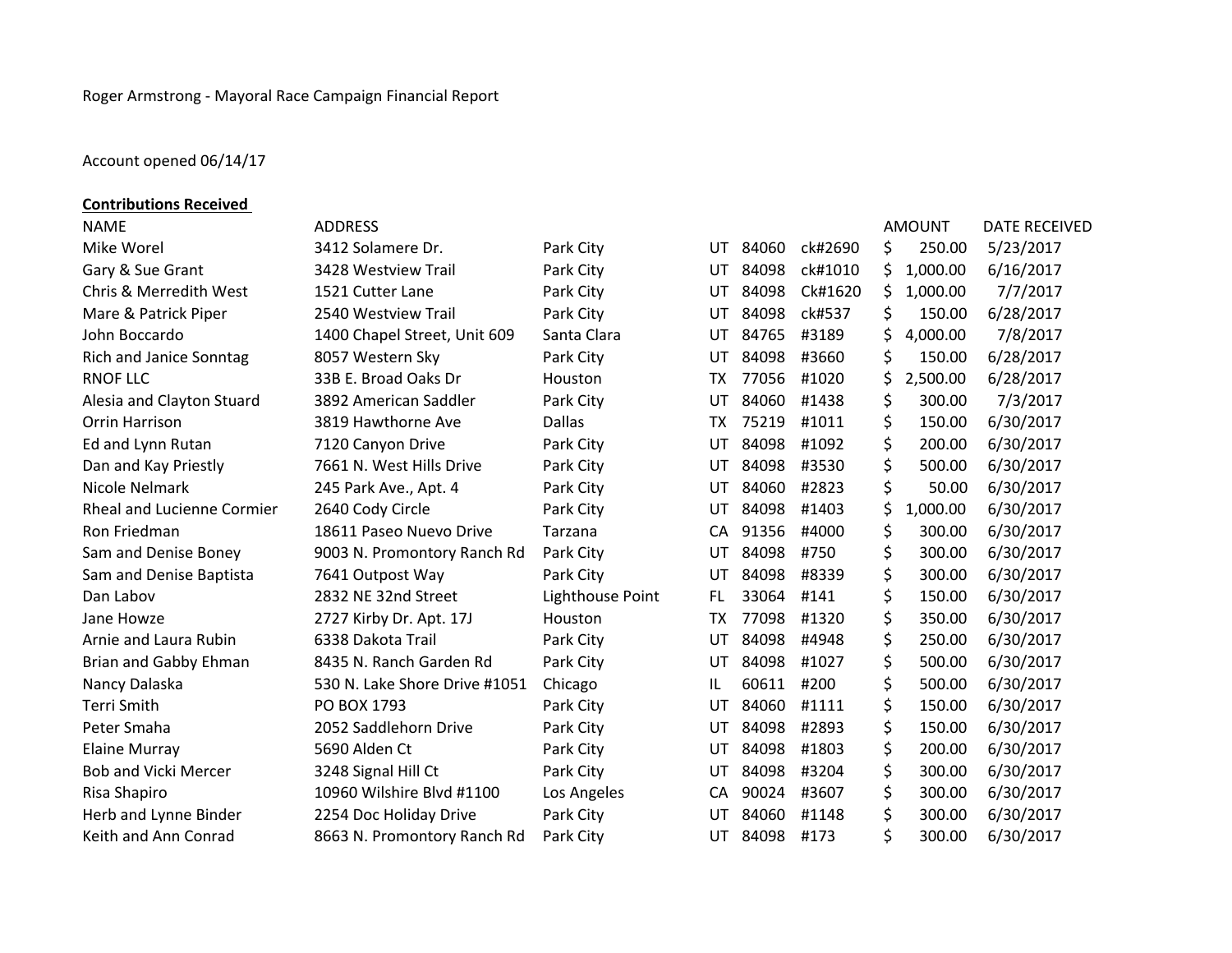| Jupiter View Capital, LLC   | PO BOX 680817              | Park City            | UT  | 84068 | #1187         | S. | 300.00   | 6/30/2017 |
|-----------------------------|----------------------------|----------------------|-----|-------|---------------|----|----------|-----------|
| <b>Blake Christian</b>      | 2338 E. Westview Trail     | Park City            | UT  | 84098 | #3221         | Ś. | 500.00   | 7/18/2017 |
| Marc Gurvitz                | 9150 Wilshire Blvd #350    | <b>Beverly Hills</b> | CА  | 90212 | #7342         |    | 300.00   | 6/23/2017 |
| Diane and Zolton Kerekes    | 3051 Saddleback Ridge Dr   | Park City            | UT  | 84098 | -CC           |    | 300.00   | 6/30/2017 |
| Barry and Allison Hanover   | 2483 DayBreaker Drive      | Park City            | UT  | 84098 | <b>CC</b>     |    | 300.00   | 6/30/2017 |
| Randi Spinowitz             | 7481 Fiddlers Hollow       | Park City            | UT  | 84098 | -cc           |    | 300.00   | 6/30/2017 |
| Suzy and Alan Reighard      | 2478 Daybreaker Drive      | Park City            | UT  | 84098 | <sub>cc</sub> |    | 200.00   | 6/30/2017 |
| Andrea and Randy Katz       | 2368 Morning Star Dr       | Park City            | UT  | 84060 | <b>CC</b>     |    | 200.00   | 6/30/2017 |
| <b>Rich and Julie Booth</b> | 2021 Lower Saddleback Rd   | Park City            | UT  | 84098 | -cc           |    | 150.00   | 6/30/2017 |
| Elsa and Dick Gary          | 2505 Silver Cloud Ct.      | Park City            | UT  | 84060 | -cc           |    | 300.00   | 6/30/2017 |
| Katharine Lauer             | 2759 E. Bitterbrush        | Park City            | UT  | 84098 | <b>CC</b>     | Ś. | 1,000.00 | 6/30/2017 |
| <b>Beth Armstrong</b>       | 2574 Aspen Springs Drive   | Park City            | UT  | 84060 | cc            |    | 5.00     | 6/30/2017 |
| Jim and Dyan Pignatelli     | 2900 E. Slingshot Way      | Park City            | UT  | 84098 | #2806         | Ś. | 500.00   | 7/11/2017 |
| Jill and Steven Edwards     | 1649 Bluebird Canyon Drive | Laguna Beach         | CA. | 92651 | #362          |    | 500.00   | 7/30/2017 |
|                             |                            |                      |     |       |               |    |          |           |

**Total Cash Contributions:** 

**20,455.00** 

## **In Kind Contributions**

| Jane Burns<br>1276 W. Wintercress Trail, Kamas, UT 84036                 | 2.000   | Hosted food and beverage costs for Twisted Fern meet and greet |
|--------------------------------------------------------------------------|---------|----------------------------------------------------------------|
| Cindy and Andy Levine<br>3304 Blue Sage Trail, Park City, UT 84098       | \$850   | Beverages and Food and Bar Service for Levine Meet and Greet   |
| Dawn and Mitch Taubin<br>\$500<br>3102 Crosstie Ct., Park City, UT 84060 |         | Food and food service items for Levine Meet and Greet          |
| <b>Total In-Kind Contributions</b>                                       | \$3,350 |                                                                |